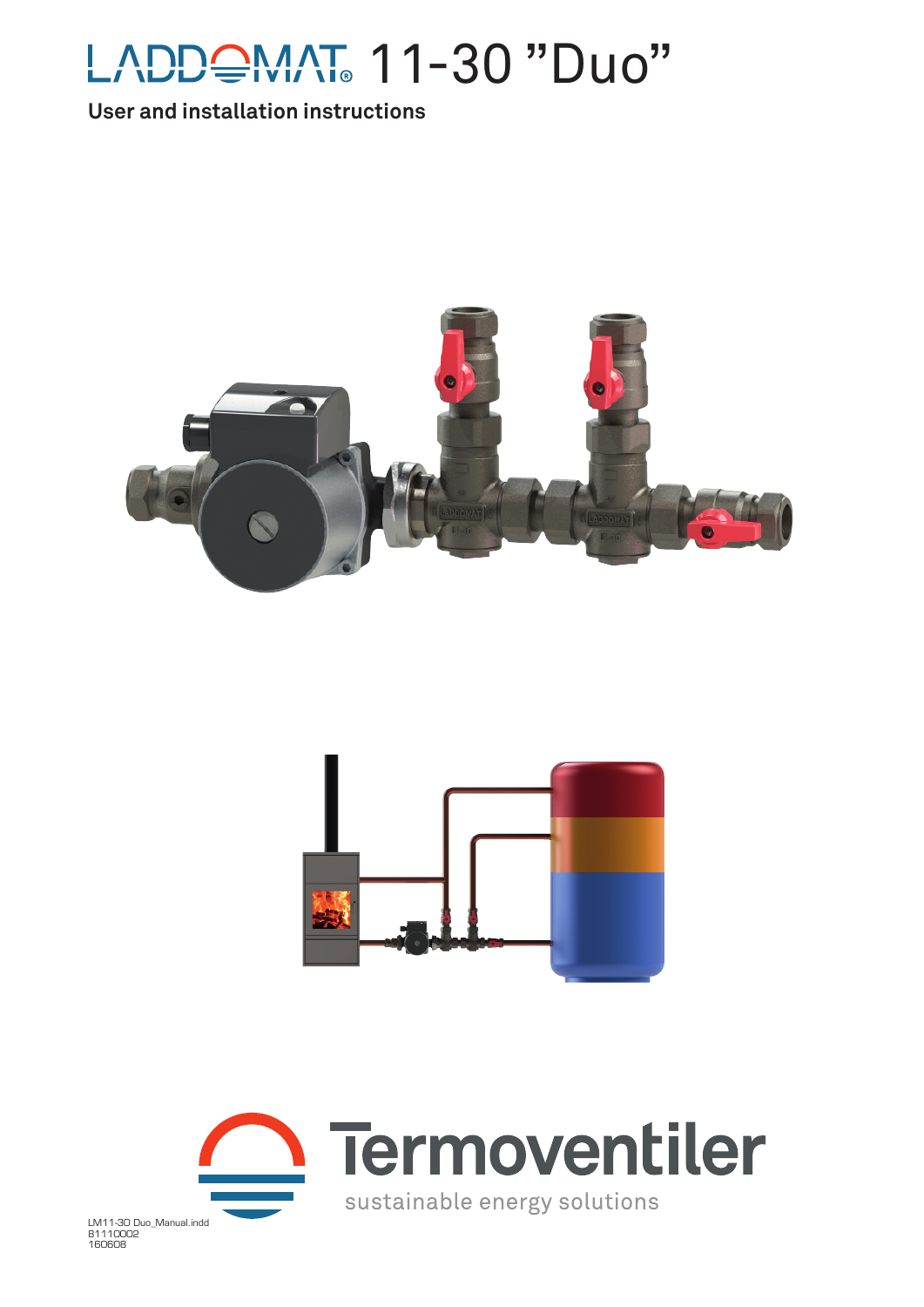# <del>≘</del>MAT 11-30 "Duo"

## **User and installation instructions**

## **Function**

The purpose of Laddomat 11-30 "Duo" is to get hot water in the accumulator tank faster, especially if the boiler output is low.

Laddomat 11-30 "Duo" uses warmer water from the upper part of the tank to cool the boiler in the beginning. This creates a larger flow of hot water into the tank as more water is needed to cool the boiler when the temperature is higher.

As soon as the top of the tank is hot, the second 11-30 valve opens and uses colder water from the bottom of the tank as usual.

#### **Thermal separation**

Thanks to its design and control features, the Laddomat means optimal thermal separation in the accumulator tank, with a low and even charging flow. This separation is beneficial as it increases storage capacity.

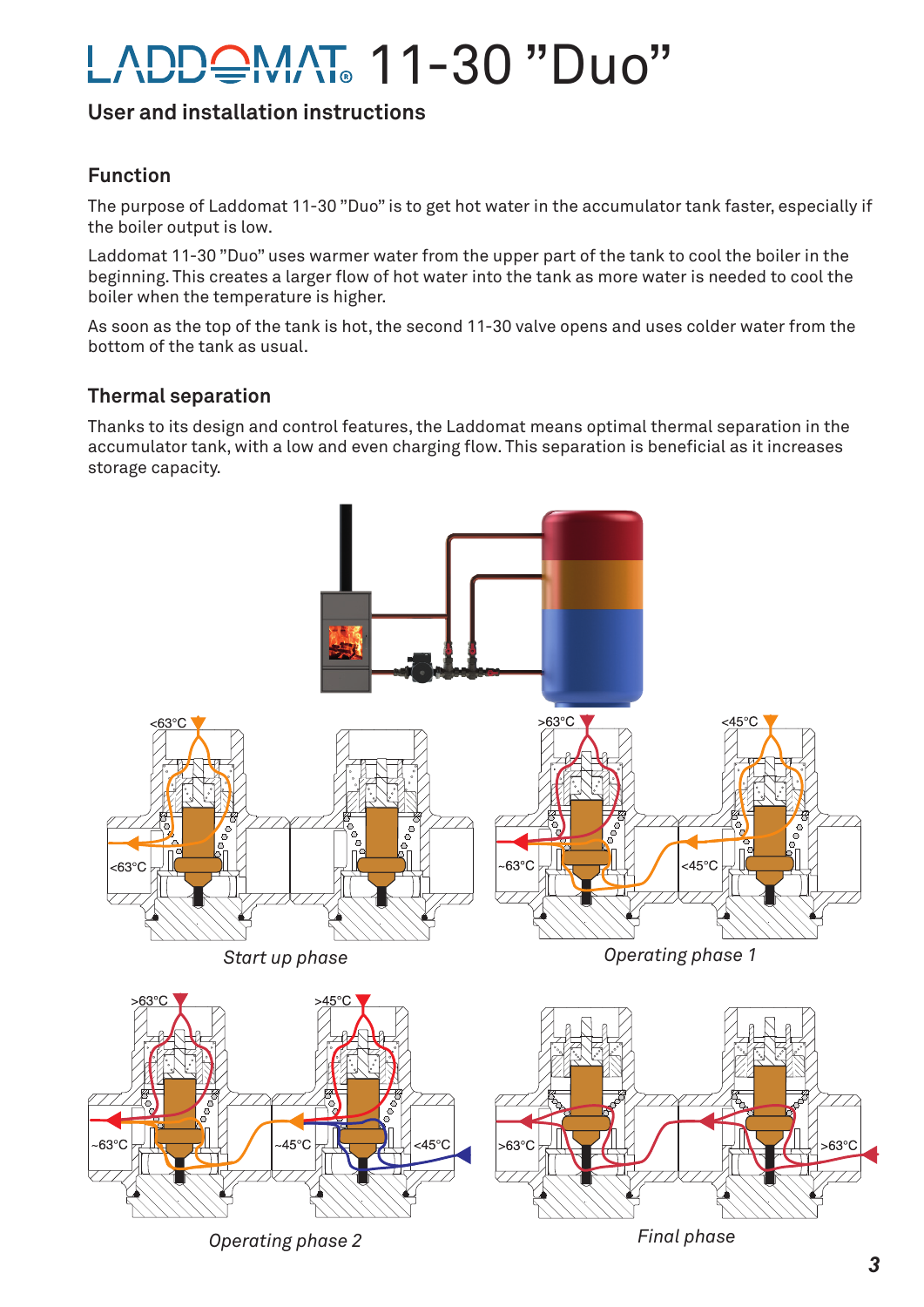## **Technical data**

| Thermostat cartridge: $63^{\circ}$ + 45 $^{\circ}$ C |                                  |
|------------------------------------------------------|----------------------------------|
| 6 m                                                  |                                  |
| Cu22<br>R <sub>25</sub>                              |                                  |
| 40 kW                                                |                                  |
| PN 6                                                 |                                  |
|                                                      | Max +100°C<br>Min $+5^{\circ}$ C |
|                                                      |                                  |

# **Dimensioning**

| 1.    | Highest suitable charge temp $=$ (safety thermostat                                 |
|-------|-------------------------------------------------------------------------------------|
|       | breaking temp - $5-10$ °C)                                                          |
| $-2.$ | Minimum suitable inlet temp to boiler bottom                                        |
|       | (according to boiler manufacturer instructions)                                     |
| 3.    | $Dt = Differential$ temperature between boiler inlet and                            |
|       | outlet                                                                              |
| -4.   | Boiler output                                                                       |
| $-5.$ | Boiler output / $Dt = Flow \rightarrow (P kW x 1000) / (Dt x 1.16)$                 |
|       | $= Q l/h$                                                                           |
|       | Example: $(30 \text{ kW x } 1000) / (20\degree\text{C x } 1.16) = 1293 \text{ l/h}$ |
| 6.    | Valve pressure drop + pipe system pressure drop (at                                 |
|       | relevant flow)                                                                      |
|       | Pump according to relevant manufacturer's pump curve                                |

# **Connection**



*Shut off valves are installed to facilitate servicing. Laddomat should be placed low to avoid keeping the valve hot.*

*The R1 connection must be made high on the tank. The water volume above R1 is used to cool the boiler during the fi rst charging phase.* 

*If the temperature at R1 = R2, then no quicker charging will be achieved.*



*The installation position does not affect the function of the valve. The pipes must be connected to the correct port on the valve.*